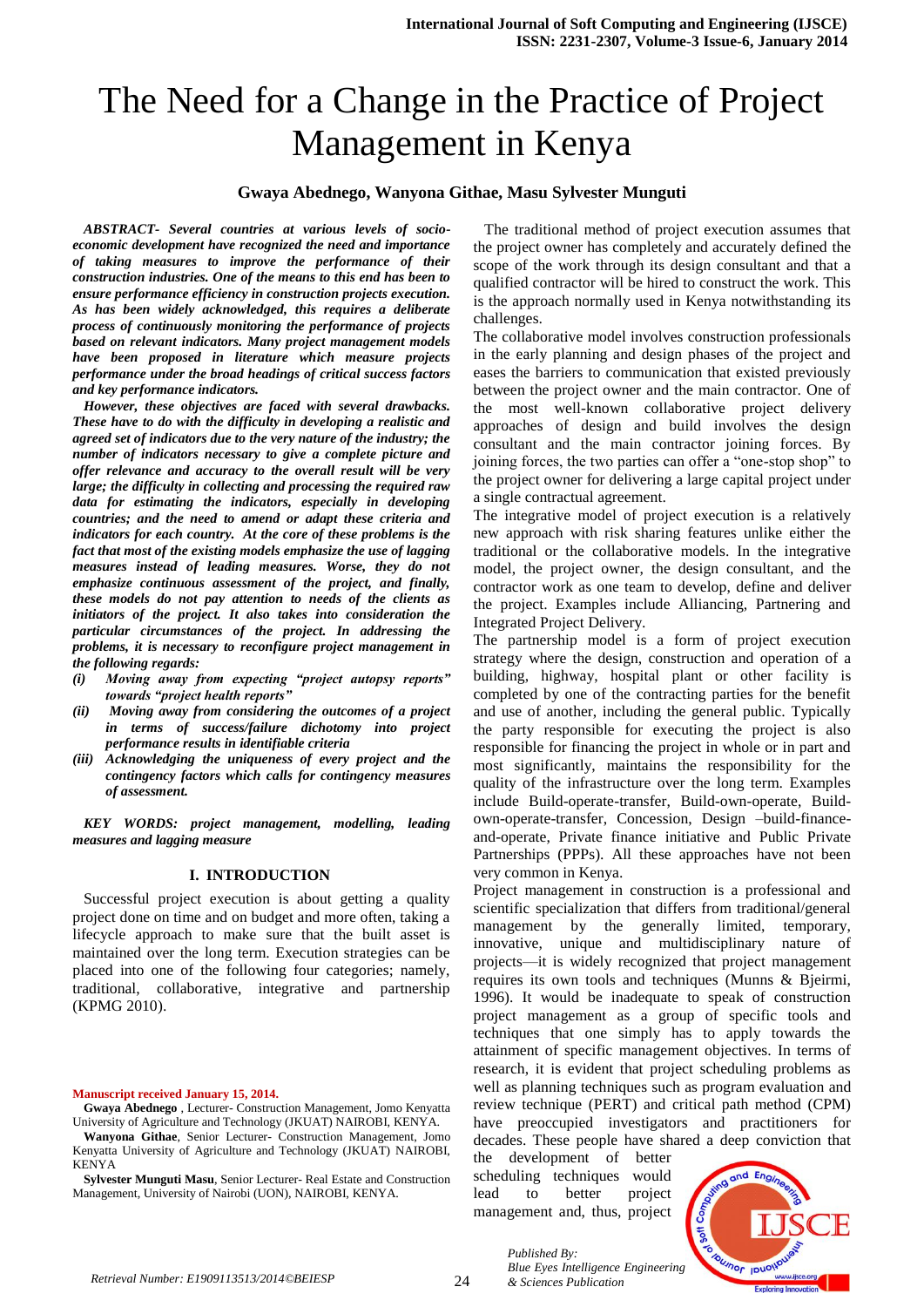success (Belassi & Tukel, 1996). However, scheduling techniques alone cannot lead to project success but a structured project management application can.

## **II. PROBLEMS IN THE CONSTRUCTION INDUSTRY IN KENYA**

According to Gichunge (2000) the most serious source of cost and time risks in building projects during the construction period is 'extra work' (technically termed as variations), which normally occurs in 73.50% of the building projects in the population whereas defective materials accounted for 38.20%. Mbatha (1986), Talukhaba (1988) and Mbeche *et al* (1986) established that time and Cost performance of projects in Kenya are unacceptable to the extent that, over 70% of the projects initiated are likely to escalate in time with a magnitude of over 50%. In addition over 50% of the projects are likely to escalate in cost with a magnitude of over 20%.

Masu (2006); has argued that cost and time overruns are still a major problem in the construction industry in Kenya. He dealt with causes of this poor state of affairs. This was a follow up on Mbatha's (1986) and Talukhaba's (1988) work on performance of construction firms who are responsible for projects execution. He investigated the causes and impact of resource mix practices in the performance of construction firms in Kenya. What the aforementioned studies have not addressed are the probable solutions to unacceptable project execution results in Kenya.

It is evident from the foregoing studies that there is a problem in the construction industry in Kenya in terms of improper monitoring and evaluation of the construction process. It will require a different approach to address the time and cost problems hence the development of a project management model to guide the structure and application of project management in Kenya.

## **III. EXISTING PROJECT MANAGEMENT MODELS IN THE WORLD**

There are a number of models in use in the world today including Project Management Institute's Project Management Body of Knowledge(PMBOK); PRINCE2, HERMES and Global Alliance for Project Performance Standards (GAPPS). GAPPS sets to provide standards that describe levels of acceptable workplace performance standards.

The Project Management Institute (PMI);focuses on nine distinct areas requiring project manager knowledge and attention (PMI, 2010):

- 1. Project integration management to ensure that the various project elements are effectively coordinated.
- 2. Project scope management to ensure that all the work required (and only the required work) is included.
- 3. Project time management to provide an effective project schedule.
- 4. Project cost management to identify needed resources and maintain budget control.
- 5. Project quality management to ensure functional requirements are met.
- 6. Project human resource management to develop and effectively employ project personnel.
- 7. Project communications management to ensure effective internal and external communications.
- 8. Project risk management to analyze and mitigate

potential risks.

9. Project procurement management to obtain necessary resources from external sources.

PRINCE2 (short for "Projects In Controlled Environments") is the de facto standard in the UK. It was developed for and is used extensively by the UK government, and is widely used in the private sector, in the UK and internationally. PRINCE2 is in the public domain, offering non-proprietary best-practice guidance on project management. Anyone may use this methodology, and the manual describing PRINCE2 can be purchased through online booksellers, as well as through the UK government website, http://www.ogc.gov.uk/methods\_prince\_2.asp. PRINCE2 is supported by a rigorous accreditation process, including accreditation of training organizations, trainers, practitioners and consultants. (The accrediting body is the APM Group, http:// www.PRINCE2.org.uk; their website lists accredited training organizations, consultants and practitioners.)

PRINCE2 extracts and focuses on key elements (Themes) which it identifies as being crucial to the successful assessment and completion of all projects. It contains a structured Process to tie those elements together to reduce overall project risk, with several useful techniques to support them. In its publication, PMI; (2013) the Project Management Institute (PMI<sup>®</sup>) says: "...the PMBOK<sup>®</sup> Guide is intended to help practitioners recognize the general process of project management practice and the associated input and outputs," and "due to its general nature and generic application, the PMBOK ® Guide is neither a textbook, nor a step-by-step or 'how-to' type of reference." The  $PMBOK^{\circledR}$  GUIDE calls on the practitioner to apply a project management methodology (as a tool), and PRINCE2 provides a reliable and practical one. Kenya can also model its own and or borrow from the existing project management models and adapt it to its local situation

### **IV. REVIEWS OF CONCEPTS LEADING TO A PARADIGM SHIFT IN PERFORMANCE ASSESSMENT IN KENYA**

This section is devoted to reviewing some key concepts which supports the need for a paradigm shift in the approach of assessing construction project performance for improvement purposes.

## *A. Arguments For Multidimensional, Multi-Criteria Concept Of Performance Measures*

Performance theorists are propagating the need to use multidimensional criteria or a balance scorecard to assess the performance of a business or a project (Kaplan & Norton, 1992; Shenhar et al, 1997; Van develde et al, 2002). Atkinson (1999) calls for a break from the 50-year old tradition of measuring project performance (success and failure) in terms of the "iron triangle" that is cost, time, and quality. The use of multi-dimensions or multi-criteria in assessing project has been well acknowledged in project management literature (Pinto and Mantel, 1990; Freeman and Beale, 1992; Lipovetsky et al, 1997). In particular, Pinto and Mantel (1990) provided an empirical justification for a multidimensional construct of project failure,

encompassing both internal efficiency and external effectiveness aspects. They established that critical factors

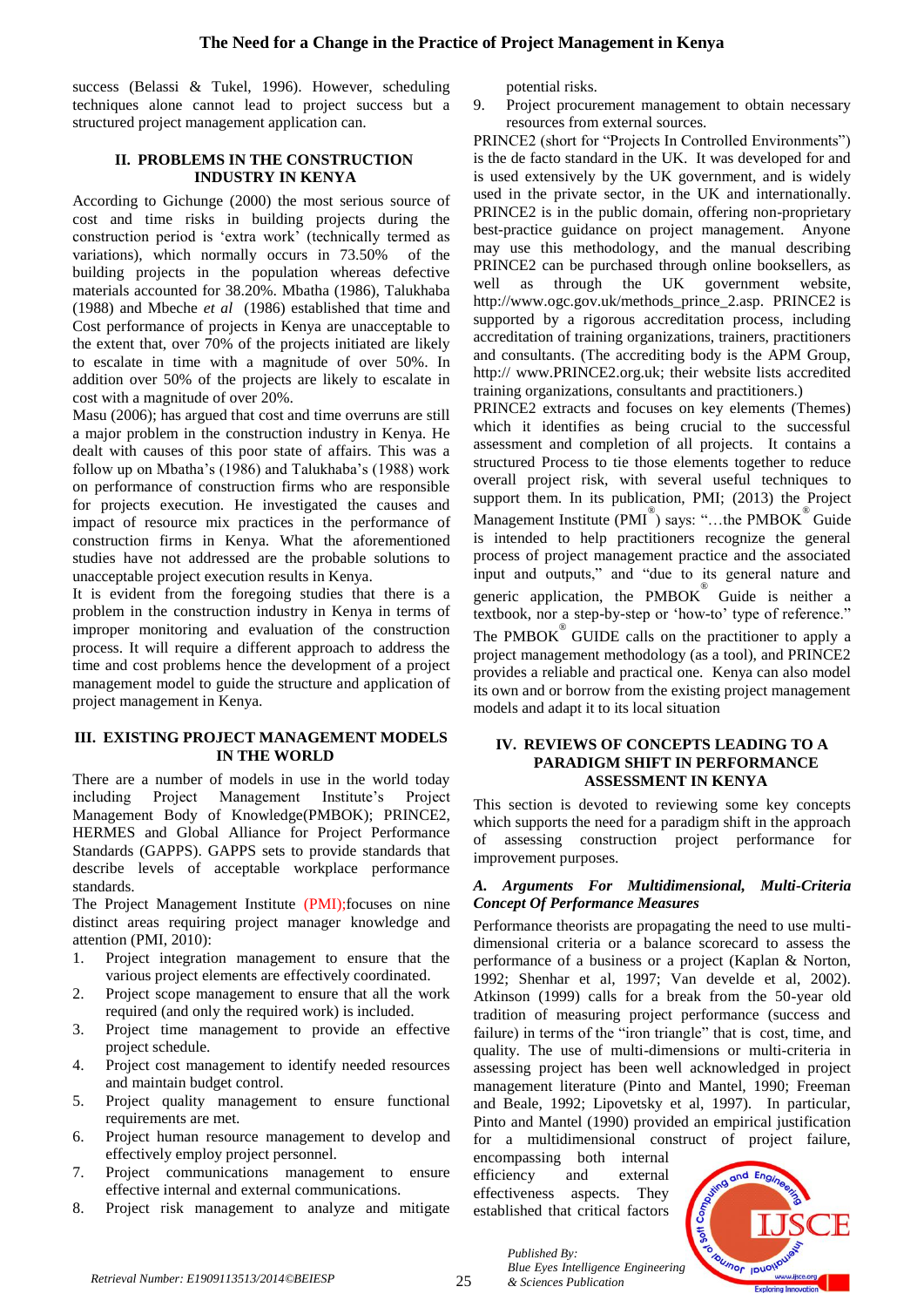associated with failure depend on how failure is defined and also how organisations make judgment on the matter. They suggested that future research on project failure must take into account a variety of contingency variables, such as the type of project, and the stage of the project in its life cycle. The strength in using multi-measures to assess project is also rooted in the fact that several factors often combine together to result in the performance or non-performance of a project. Ojiako et al. (2008) confirmed that: "there is no single project factor that will, in its entirety, influence the chances of a project failing or succeeding; rather, project failure or success occurs through a combination of events occurring on a continuous basis". In the business world, this has also been noted. Writing under the topic "performance measurement manifesto", Eccles (1991) submitted that "the leading indicators of business performance cannot be found in financial data alone. Quality, customer satisfaction, innovation, market share –metrics like these often reflect a company's economic condition and growth prospects better than its reported earnings do. Depending on an accounting department to reveal a company's future will leave it hopelessly mirrored in the past". The paradigm shift that occurred thereafter is that most managers began "changing their company's performance measurement systems to track non-financial measures and reinforce new competitive strategies". According to Eccles (1991), this has been made possible and economically feasible by new technologies and sophisticated databases. "Industry and trade associations, consulting firms, and public accounting firms that already have well-developed methods for assessing market share and other performance metrics can add to the revolution's momentum –as well as profit from the business opportunities it presents". Eccles hopes that when one leading company can demonstrate the long-term advantage of its superior performance on quality or innovation or any other non-financial measure, it will change the rules for all its rivals forever.

#### *B. Project Performance: Moving From "Autopsy" Reports To "Health" Reports*

According to Beatham et al (2004) the present practice of project success/failure measurement encourages the measurement of project performance with "lagging indicators" and leads us to expect project "autopsy reports". This, however, does not offer opportunity for change and improvements as expected from assessment in the first place. If the concept of organisational learning, as explained bySenge (2006), could be of benefit to the on-going project, and if lessons learned from a completed project could provide a guide for future projects, then it is the case that assessment should cover its entire "life story". The question here is, whether the success or failure of a project is of any relevance to the project after they had occurred? To correct these, such measurements should always be aimed at giving opportunities to change and, always leading to improvements in performance. This suggests, then, that the assessment of a typical construction project should be done:

- i. throughout its life cycle,
- ii. with the intention of declaring the true state at any point in time,
- iii. in order to ensure that the necessary objectives are achieved,
- iv. to ensure improvements in those areas where success in not being achieved. This calls for the determination

of what is happening to the project in all its aspects throughout its life cycle and be able to predict performance based on real-time information (Russel et al., 1997). Indeed, Mian et al ( 2004) noted that as human health is maintained by identifying and monitoring those factors which have the potential of influencing it, so must those critical factors be monitored which have the potential of influencing the project's health; and "this approach", they opined, "is applicable to all phases of the construction projects and many construction procurement methods". In that article "project health" was said to be synonymous to "project performance". In a related article Humphreys, et al (2004) identified some parallels between construction project health and human health:

- State of health influences performance;
- Health often has associated symptoms;
- Symptoms can be used as a starting point to quickly assess health;
- Symptoms of poor health are not always present or obvious;
- State of health can be assessed by measuring key areas and comparing these values to established norms;
- Health changes temporally;
- Remedies can often be prescribed to return to good health; and
- Correct, accurate and timely diagnosis of poor health can avoid *(prevent)*small problems becoming large.

Willard (2005) proposes that project could be declared "challenged", "failed", "successful". Within this framework, it is possible to describe a project's "health" in several ways depending on the conditions of its "health": *frustrated, disturbed, paralyzed and distressed* towards the undesirable end; and then, expressions like *healthy, improved, progressing, and satisfactory,* towards the desirable end. Success itself could be qualified, for example, *very, quite, extremely, somewhat successful* and so on, based on technical definitions ascribed to them. Hence project management writers have used the term "project performance" interchangeably with success/failure and "performance measurement" with "success/failure measurement" ( Mian et al, 2004; Beatham et al, 2004). This has been followed by the use of such terms as "performance Indicators" or "Performance measures". The term "Performance" is thus the key word in this research used to represent how a project is succeeding in achieving its set goals and objectives by continuous assessment. This paper focusing on construction projects within its life cycle and appreciating the required continuous monitoring and evaluation during the implementation period, prefer the use of the expression "project performance" to represent the overall state of the project based on the degrees of success or failure at any stage. Ojiako et al. (2008) also prefer to use the same expression. By this consideration, performance will be assessed in multi-criteria; and in various degrees on a continuum ranging from excellent performance (very successful) to poor performance (overall failure) in specific criteria or dimensions. This calls for the identification of the key sets of principles, measures, indicators as would be

necessary for the measurement of the performance of projects. The quest towards what

*& Sciences Publication* 

*Published By:*

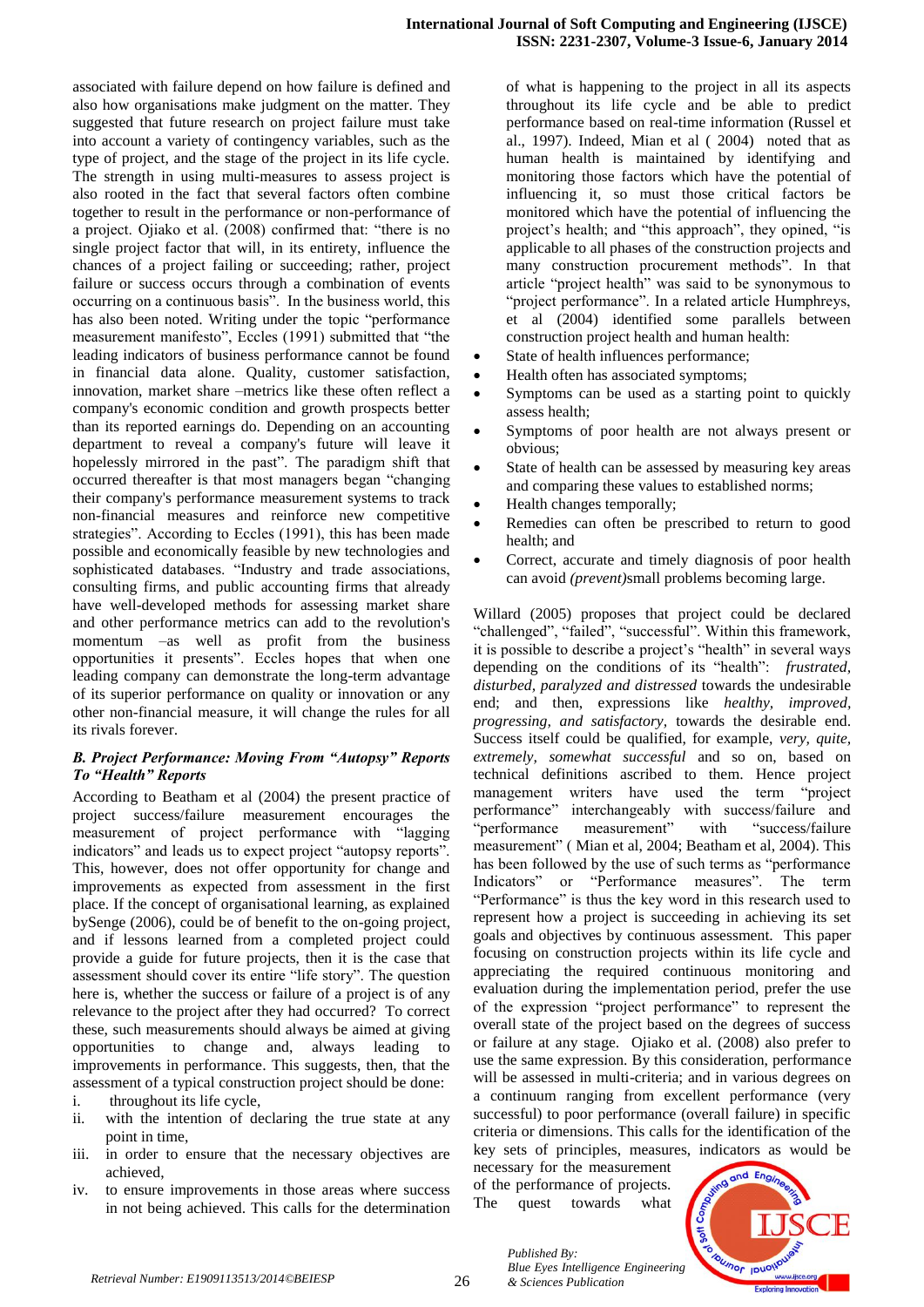constitute a successful project is, thus, directly linked with the greater quest for improvements in project performance.

## **V. METHODOLOGY**

A survey was carried out based on 100 Architects, 100 Civil Engineers, 100 Quantity Surveyors, 100 Project Managers and 100 Contractors. The Architects, Civil Engineers, Quantity Surveyors, Project Managers and Contractors were subjected to the same research instrument while Clients were subjected to a different research instrument. Towards the proposed model all practitioners and contractors contribute 82% towards model formulation; in total (clients 18% and practitioners and contractors at 82% to make a total of 100%). It is on this criterion of the developed model that projects shall be evaluated in project management performance.

## **VI. RESULTS**

The field study was undertaken with the purpose of obtaining data of a primary nature. Principal component analysis was used to reduce the factors to six which were used in the model formulation.

Analysis of the factors argued to affect the Project management model is presented in table 1.1 below:

| Factors                                              | Mean   | Likert scale<br>Ratings | Std.<br>Deviation | Ranking        |
|------------------------------------------------------|--------|-------------------------|-------------------|----------------|
| Project Integration<br>Management Factor             | 4.1818 | Important               | .84666            | 6              |
| Project Scope<br><b>Management Factor</b>            | 4.3838 | Important               | .69322            | $\overline{4}$ |
| Project Time<br><b>Management Factor</b>             | 4.6364 | Very<br>Important       | .61162            | 3              |
| Project Cost<br><b>Management Factor</b>             | 4.7374 | Very<br>Important       | .46323            | 1              |
| Project Quality<br><b>Management Factor</b>          | 4.6465 | Very<br>Important       | .55714            | $\overline{c}$ |
| Project Human Resource<br><b>Management Factor</b>   | 4.0404 | Important               | .87672            | 7              |
| Project Information<br><b>Management Factor</b>      | 3.9495 | Important               | .91578            | 8              |
| Project Risk<br><b>Management Factor</b>             | 4.0404 | Important               | .87672            | 7              |
| Project Performance<br><b>Management Factor</b>      | 3.9899 | Important               | 1.00164           | 9              |
| Value Engineering<br>Factor                          | 3.9091 | Important               | .95604            | 10             |
| <b>Construction Site</b><br><b>Management Factor</b> | 4.2222 | Important               | .93962            | 5              |

**Table 1.1: Factors affecting project management in Kenya**

Source: Own field survey

From the mean scores above, the general respondents' data shows two categories of ratings namely; very important and important. The data factors that were being evaluated qualified as being critical in the project management model for the construction industry. The ranking clearly appreciates the current management factors; time, quality and cost as being critical in the management practice of the construction industry as shown in Table 1.1 above.

There is a statistical significance for the factors under study (p <0.05), at Kaiser-Meyer-Olkin (KMO) 78.4% The KMO measures the sampling adequacy of the data which is very good to subject the factors for analysis as illustrated in table 1.2 below:

**Table 1.2: KMO and Bartlett's Test**

| Adequacy. |
|-----------|
|-----------|

|                               | Approx. Chi-Square 1646.263 |            |
|-------------------------------|-----------------------------|------------|
| Bartlett's Test of Sphericity | Sig                         | 55<br>.000 |
|                               |                             |            |

Source: Own field survey

Table 1.3 below represents the percentage of variability attributed to the model amongst the factors that were being investigated. Project performance management factor accounted for 72.9% of the variance of the extracted factors, project information management accounting for 69.4% while project quality management rated at 68.3%. Other factors which rated above the threshold variation of 60% were project scope (64.2), cost management (66.1%), human resource (61.2%) and time management at 68.1%. However Value engineering factor, project risk management, project integration and project site management were rated below the threshold variation thus disqualified to be included in the appropriate model.

| Table 1.3: Communalities of the |  |
|---------------------------------|--|
| project management factors      |  |

|                                                   | Initial | Extraction | Rank           |
|---------------------------------------------------|---------|------------|----------------|
| Project<br>integration<br>Management<br>Factor    | 1.000   | .461       | 9              |
| Project Scope<br>Management<br>Factor             | 1.000   | .642       | 6              |
| Project Time<br>Management<br>Factor              | 1.000   | .681       | 4              |
| Project Cost<br>Management<br>Factor              | 1.000   | .661       | 5              |
| Project Quality<br>Management<br>Factor           | 1.000   | .683       | 3              |
| Project Human<br>Resource<br>Management<br>Factor | 1.000   | .612       | 7              |
| Project<br>Information<br>Management<br>Factor    | 1.000   | .694       | $\overline{c}$ |
| Project Risk<br>Management<br>Factor              | 1.000   | .436       | 10             |
| Project<br>Performance<br>Management<br>Factor    | 1.000   | .729       | 1              |
| Value<br>Engineering<br>Factor                    | 1.000   | .431       | 11             |
| Construction<br>Site<br>Management<br>Factor      | 1.000   | .589       | 8              |

Extraction Method: Principal

Component Analysis. Rotation method:

#### varimax. Source: Own filed survey

From the table 1.3 above; all factors ranked from 1-7 qualified to be in the final project management model. Four factors were dropped because they did not meetthe



*Published By: Blue Eyes Intelligence Engineering & Sciences Publication*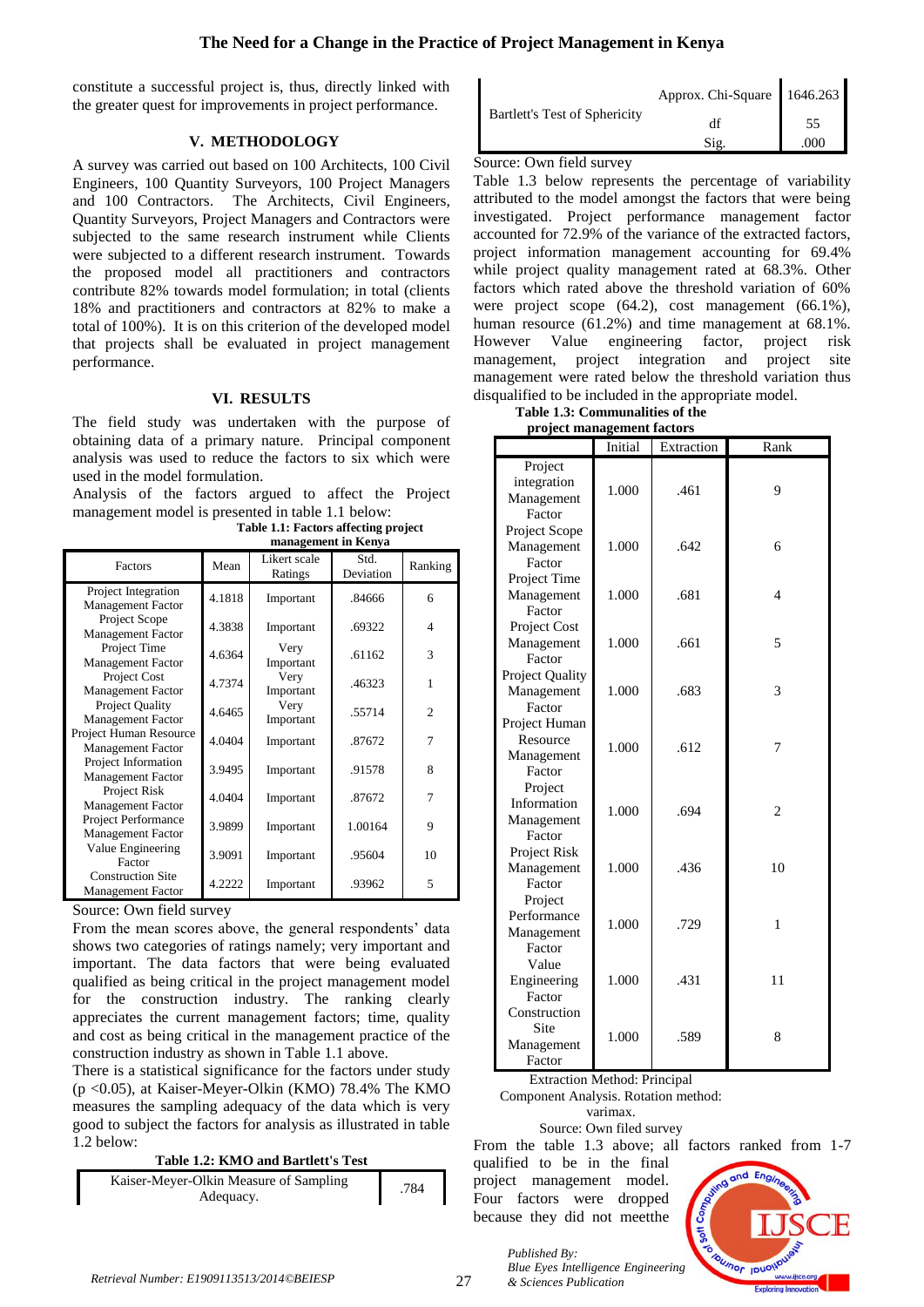minimum threshold of 60% as per Principal Component Analysis evaluation criteria.

## **VII. COST REGRESSION EQUATION**

The modeling of cost against other identified variables showed that the cost explained 56.3% of the regression. From table 1.4 below it is evident that cost alone cannot be used to model for project management.

| <b>Table 1.4 Model Summary for cost model</b> |  |  |  |
|-----------------------------------------------|--|--|--|
|                                               |  |  |  |
|                                               |  |  |  |

| Model      |                |      |                 | Error<br>-Std |
|------------|----------------|------|-----------------|---------------|
|            |                | R    | Adjusted        | of<br>the     |
|            | R              |      | Square R Square | Estimate      |
| dimension0 | $.751^{\circ}$ | .563 | 554             |               |

a. Predictors: (Constant), Project Performance Management Factor, Project Time Management Factor, Project Quality Management Factor, Project Human Resource Management Factor, Project Scope Management Factor, Project Information Management Factor

b. Dependent Variable: Project Cost Management Factor Generalized linear regression equation on the selected factors produced the below co-efficients which would be useful in developing the project management model. **Table 1.5: Coefficients generated from the cost regression equation**

| Model |                                                   | Unstandardized<br>Coefficients |               |           |      | Collinearity<br><b>Statistics</b> |            |
|-------|---------------------------------------------------|--------------------------------|---------------|-----------|------|-----------------------------------|------------|
|       |                                                   | $\mathbf{B}$                   | Std.<br>Error | T<br>Sig. |      | Tolerance                         | <b>VIF</b> |
|       | (Constant)                                        | 1.586                          | .180          | 8.801     | .000 |                                   |            |
|       | Project Scope<br>Management<br>Factor             | .056                           | .037          | 1.511     | .132 | .489                              | 2.045      |
|       | Project Time<br>Management<br>Factor              | .150                           | .039          | 3.904     | .000 | .575                              | 1.738      |
|       | Project Quality<br>Management<br>Factor           | .382                           | .043          | 8.935     | .000 | .557                              | 1.797      |
|       | Project Human<br>Resource<br>Management<br>Factor | .064                           | .030          | 2.123     | .035 | .464                              | 2.155      |
|       | Project<br>Information<br>Management<br>Factor    | .049                           | .029          | 1.701     | .090 | .450                              | 2.222      |
|       | Project<br>Performance<br>Management<br>Factor    | .004                           | .023          | $-168$    | .867 | .598                              | 1.673      |

a. Dependent Variable: Project Cost Management Factor

Source: Own field survey

From the table 1.5 above; the General Linear Model (equation) is given by

 $PC = 1.586 + 0.056PS + 0.150PT + 0.382PQ + 0.064PH +$ 

 $0.049PI + 0.004PP + e$ 

#### Where

PC = Project Cost

PS = Project Scope

- PT = Project Time
- PQ = Project Quality

PH = ProjectHuman Resource

PI = Project Information Management

 $e =$  Error

All the other variables were subjected to a similar process to generate coefficients.

The weighted Principal Component Model Project Management Model (PMM) is given by:

PMM = 17.67%PT+18.80%PC+18.23%PQ+ 17.11PH + 14.47%PP + 13.72%PS

Where:

PT is project time, PC project cost, PQ project quality, PH project human resources; PS is project scope and PP project performance and e for error. The variables weightings should be agreed upon at the start of a project and be subjected to routine assessment as the project carries on. Any variable scoring below 50% apart from e should be investigated further and remedy employed to rectify the negative contributors before it fails completely.

The above model measures 82% overall project performance while 18% is attributed to the client's contribution towards performance of projects. When the model was subjected to an actual performance assessment in the field the following results as discussed under section 1.7 were obtained.

#### **VIII. ACTUAL INDUSTRY VALIDATION**

The generated model was tested based on five number very senior consultants with over 20 years' experience and based on three number projects per consultant. In total fifteen number projects were evaluated to establish the accuracy and/or efficiency of the model in evaluating performance of construction projects. Table 1.6 below gives the results.

|                          |                                          | model scores                                |                   |     |    |
|--------------------------|------------------------------------------|---------------------------------------------|-------------------|-----|----|
| Project                  | Predicted<br>performance<br>$(\%)$ model | Actual<br>performance<br>(% )<br>consultant | Deviation<br>(% ) | Yes | No |
| 1                        | 81.72                                    | 80.9                                        | 0.82              | ٦   |    |
| $\overline{c}$           | 86.64                                    | 86.36                                       | 0.28              |     |    |
| 3                        | 85                                       | 85                                          | 0                 |     |    |
| $\overline{\mathcal{L}}$ | 78.11                                    | 77.29                                       | 0.82              |     |    |
| 5                        | 60.42                                    | 58.86                                       | 1.56              |     |    |
| 6                        | 90                                       | 90                                          | $\Omega$          |     |    |
| 7                        | 85                                       | 85                                          | $\theta$          |     |    |
| 8                        | 60                                       | 58.63                                       | 1.37              |     |    |
| 9                        | 77.7                                     | 70.01                                       | 0.69              | ٦   |    |
| 10                       | 75.08                                    | 75.9                                        | $-0.82$           |     |    |
| 11                       | 78.52                                    | 77.7                                        | 0.82              |     |    |
| 12                       | 75.90                                    | 74.53                                       | 1.37              |     |    |
| 13                       | 63.60                                    | 62.23                                       | 1.37              |     |    |
| 14                       | 70.16                                    | 70.43                                       | $-0.27$           |     |    |
| 15                       | 58.52                                    | 59.07                                       | $-0.55$           |     |    |

Source: Own field study

The evaluation indicated a tie on 3 projects; 9 projects received a slightly favourable score by the model while 3 projects received a slightly unfavourable score by the model. All in all the standard variance was less than 0.5% which is a very accurate score. None of the projects received a deviation of more than 1.56%.

Mainly the respondents had more than 20 years of experience and comprised of two architects and three

quantity surveyors. Two respondents were from the



*Published By: Blue Eyes Intelligence Engineering & Sciences Publication*